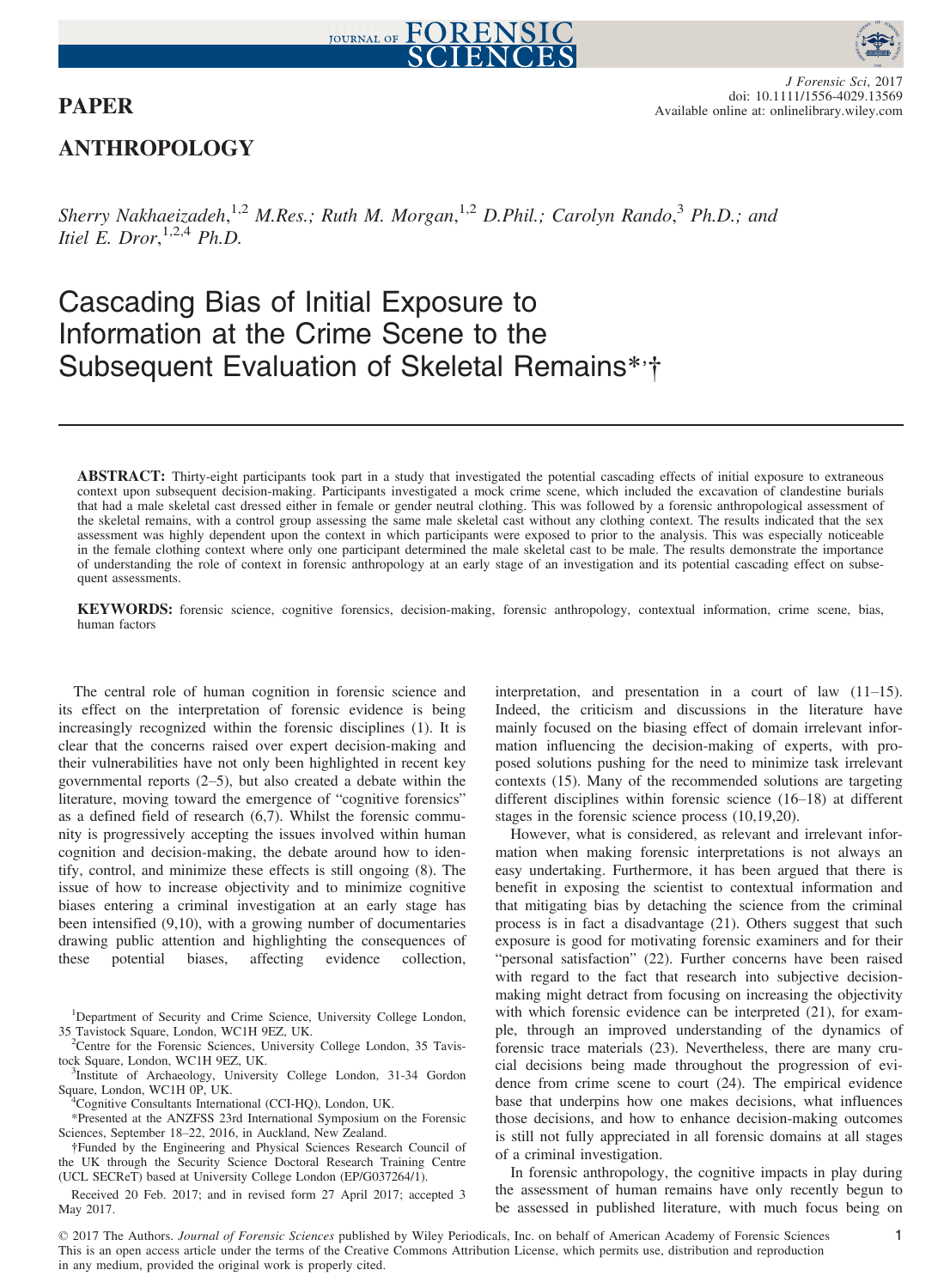#### 2 JOURNAL OF FORENSIC SCIENCES

issues of confirmation bias, expectation bias, and contextual influences (25–28). Despite the fact that contextual and environmental effects have been shown to be powerful influences on how people construct, seek, as well as interpret information (such as Anderson 2000 (29)), very little is known within forensic anthropology about how early exposure of context might affect the subsequent assessment of skeletal remains. Like other forensic domains, exposure to environmental and contextual influences varies, depending on the particular case, organizational practice and procedures, and the nature of the forensic domain.

In some cases, forensic anthropologists may be called to the crime scene in order to provide on-site identification of skeletal remains (30), be part of the revision of search strategies (31), as well as helping to preserve, excavate, and document the skeleton in situ (30). This is of importance as the expertise and knowledge of the forensic anthropologists on site can significantly aid in the outcome of a death investigation (23). However, this could also potentially create an early exposure to a potentially significant amount of context that may in some cases, be considered as "task irrelevant" and have the potential to cause bias in interpretation at a later stage. Some have argued that there might be a potential for expectation bias in the interpretation of skeletal remains when exposed to context, especially when making assessments on ambiguous skeletons (27).

Furthermore, studies have also identified issues for potential expectation bias when estimating sex of the skeletal remains (32,33). However, it has also been highlighted within the domain of forensic anthropology that contextual information specific to a case is of high importance, especially in trauma assessments, where a lack of context could have a severe impact on the interpretation (34,35). Despite the discussion about the effect of context in forensic anthropology, further empirical studies are required to establish what factors and under what circumstances, and at what stages within the biological profile approach, context might influence the decision-making process and subsequently bias the interpretation of the skeletal remains.

This study reports the findings from a series of experiments undertaken to investigate the potential effects of initial exposure to context at a crime scene upon judgment and decision-making. The study specifically addressed whether clothing associated with skeletal excavations could influence and impact the evaluations and judgments of participants in order to examine whether early exposure to such contexts would cascade (e.g., from the initial evidence collection to the evaluation and interpretation) and affect the subsequent assessment of the skeletal remains (36). This was done to further examine the extent to which contextual biases are present within forensic anthropological methods.

# Methodology

# Research Design

Participants in this study investigated a mock crime scene, focusing on forensic archeological techniques and the excavation of clandestine burials, followed by a "forensic anthropological" assessment on the skeletal remains. The experiment was designed in order to research whether initial exposure to extraneous grave context had an influence on the primary working hypotheses, and thereafter the assessment of the skeletal remains, focusing on the estimation of sex. The experiment was carried out in three phases, with a three-month interval between each phase:

- Phase one: the preparation and the burial of the skeletal remains,
- Phase two: the excavation and assessment of the skeletal remains,
- Phase three: a control study, in which participants assessed the skeletal remains blindly.

This was repeated over a period of two years. The research provided no risk to participants and followed standard ethical considerations and approval for incomplete disclosure of research objectives.

# Materials and Context

Four identical disarticulated casts of the human skeleton representative of white males were used in this study. The same four casts were used to replicate the study the following year. Casts of human skeletal remains are regularly used in medical schools, forensic anthropology, and osteology courses as teaching materials in lieu of real skeletons. Therefore, the morphological features on the casts used in this study possessed very distinctive male characteristics, with arguably very few ambiguous features present.

The casts were dressed in clothes prior to burial, with two of the male skeletons dressed in female clothing, and two dressed in gender neutral garments, that is, perceived as either male or female (see Fig. 1 for an example of skeletal casts dressed in female clothing  $(a \& b)$  and in gender neutral garments  $(c \& d)$ ). This was to see whether "extraneous" clothing associated with skeletal excavations (e.g., female clothing on a male skeleton) could have an impact upon the early hypothesis, which could later cascade and impact interpretation and decision-making about the sex assessment at the later stage of the analysis. Furthermore, the use of a very strong context such as female clothes as opposed to a more ambiguous context (gender neutral clothing) allowed for a comparison within different types of contextual influences, as studies have repeatedly shown that people tend to hold on to their initial beliefs even if contradictory evidence is presented (e.g., Anderson and Kellam 1992 (37)). In addition, the skeletal remains were all buried with "neutral" artifacts associated with each burial. Similar items were included in each of the graves such as contact lenses, mobile phones, SD cards, train tickets, cigarette stubs, and coins.

#### **Participants**

A total number of 38 MSc students participated in this study (with 11 participants in the female context group (Group 1), 12 in the ambiguous context group (Group 2), and 15 in the control group), all with a bachelors degree and background in bioarcheology/biological and physical anthropology or osteology, with training and experience in the use of osteological techniques on skeletal remains. To minimize any potential influence on the decision-making process, participants in this study were not informed of the true nature of the experiment. The exercise was therefore included as part of a forensic archeology module, in which the final examination and assessment of the module included taking part in a three-day mock crime scene excavation. The course was run over a period of eleven weeks with the course culminating in a simulation exercise of a serious crime investigation. Incorporating this study in the module also ensured that students took the exercise seriously and were motivated to keep errors to a minimum, as they were being assessed on their performance. The students on the forensic archeology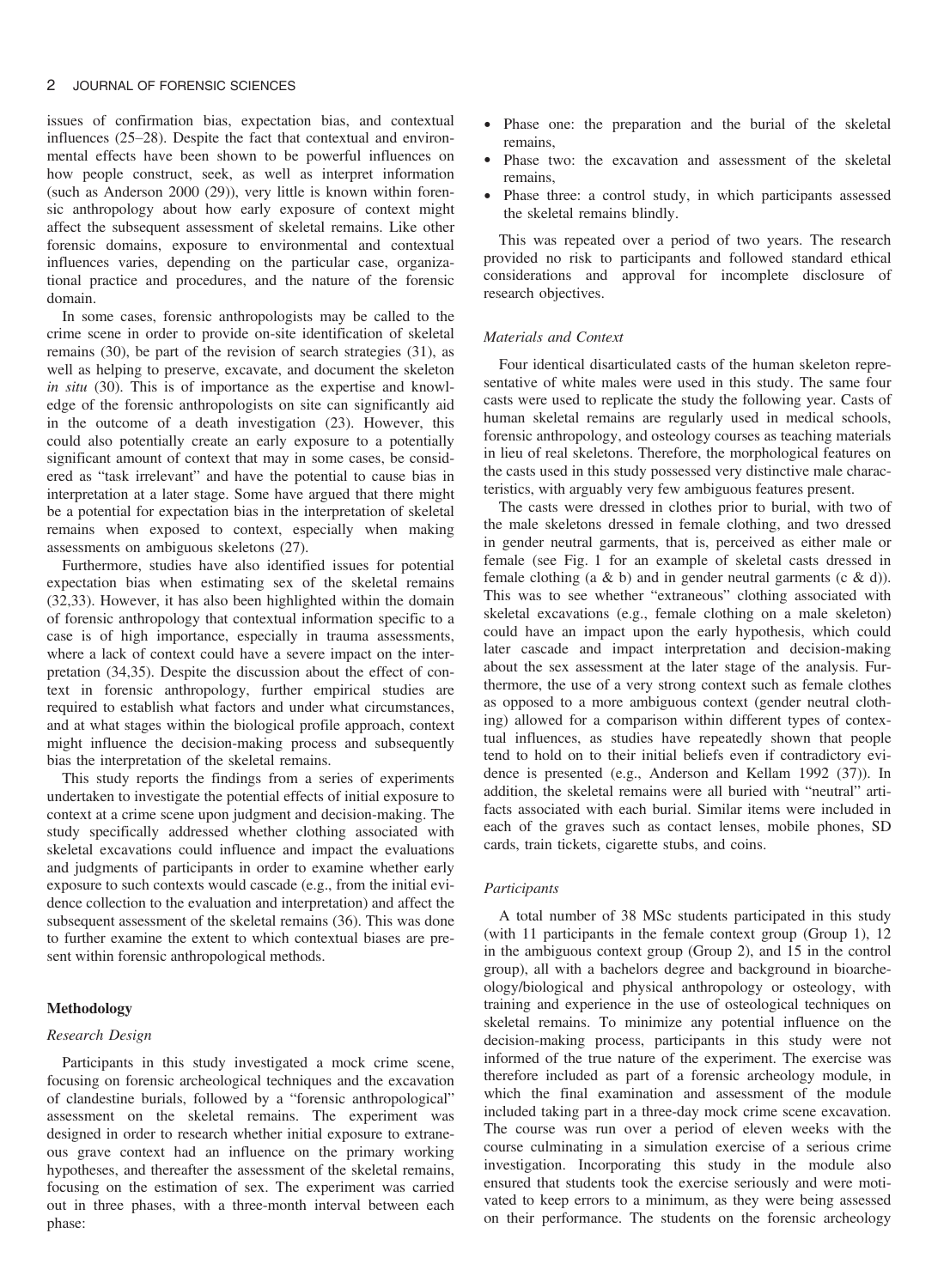

FIG. 1—Graves a and b are skeletal male casts with female clothing, and grave c and d are skeletal male casts with gender neutral clothing.

course, with previous background knowledge of forensic anthropological/osteological assessments, were further asked to take part in the subsequent forensic anthropological analysis postexcavation. This was set up in a mock mortuary facility. The participants were told that this was a mock mortuary exercise following the excavation, and to focus solely on the assessment of the skeletal remains.

#### Procedures

Phase One: Preparation of the Burials and the Mock Crime Scene—Four clandestine burials were created with each grave having an approximate diameter of  $120 \times 80$  cm, with a depth of roughly 20 cm. Each grave included one fully clothed male skeletal cast with associated grave artifacts. All graves were identical in shape and with similar grave artifacts, the only difference being the clothing associated with the skeletal remains. Each individual skeleton was blindfolded as well as being bound by the feet and wrists, with imitation blood spattered on parts of the clothes. This procedure was replicated for the following year.

Phase Two: Excavation and the Assessment of the Skeletal Remains—The excavation of the skeletal remains took place over three days, with participants asked to locate the potential clandestine burials and excavate the graves accordingly. To make the exercise as close as possible to a real crime scene excavation, all participants had to follow protocols, chain of custody, and standards accordingly, with logs and entrance points being observed at the scene of crime. Participants were randomly assigned to groups of four/five with each group excavating one burial. Participants were asked to log, document, and collect all evidence accordingly based on the training received from the forensic archeology course. The skeletal remains were recovered and put in body bags and transported back to the mock mortuary. Participants were first asked to document, remove and bag the clothing and thereafter wash the skeletal remains. Participants were then asked to lay out the skeletal remains in anatomical order and thereafter conduct a biological profile following the "forensic anthropological report sheet." The answering sheet report included most traditional common metric and nonmetric methods used in forensic anthropological textbooks for sex,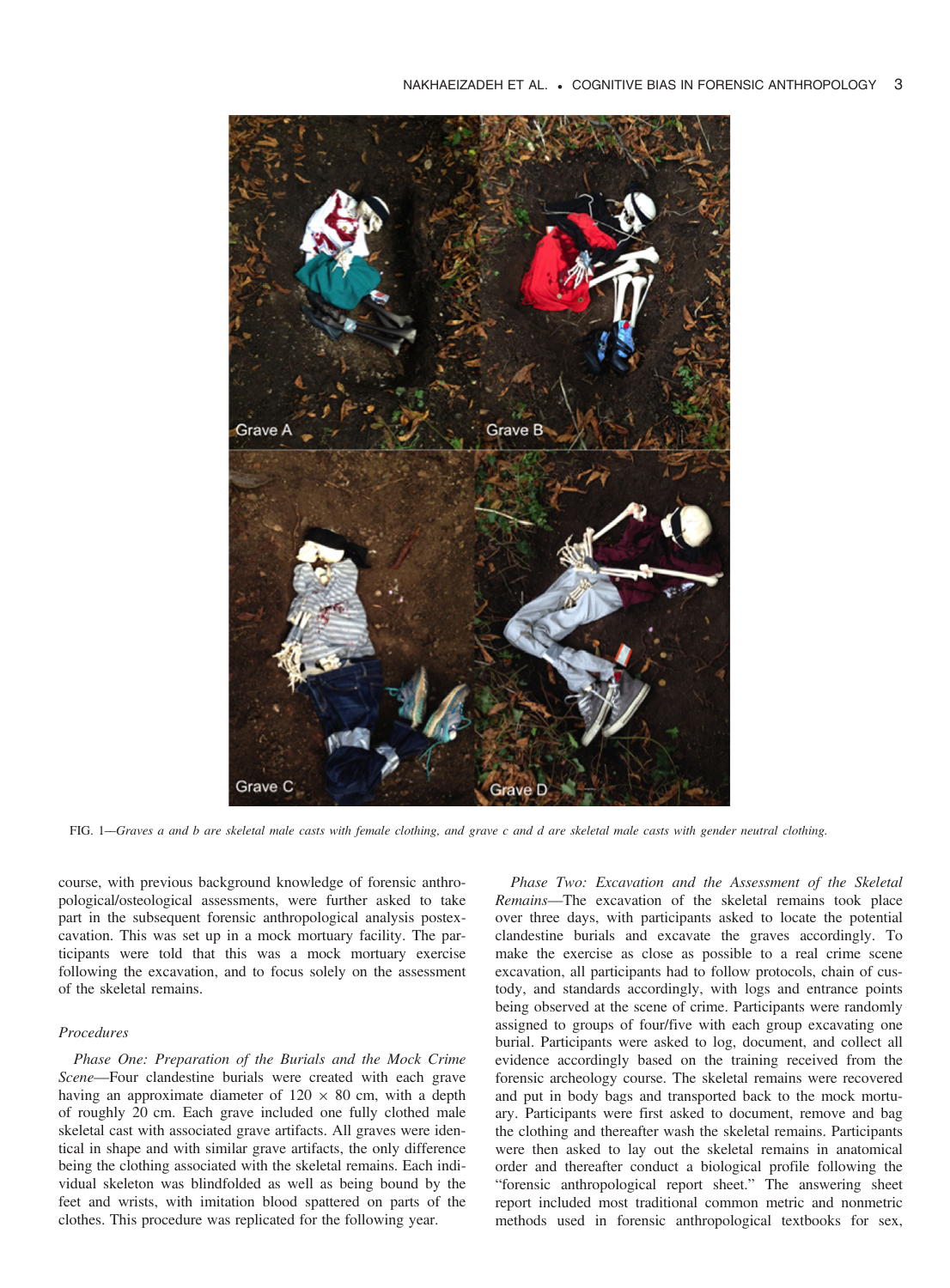ancestry, and age at death estimations. For the purpose of this study, the relevant results pertaining to the sex assessment were used.

Participants were asked to follow and complete the report starting with visual assessments followed by metric analysis. In addition, participants were also asked to write any visible signs of pathology and trauma. At the end of the report, participants were asked to provide a short nontechnical summary of their analysis on the skeletal remains. Additionally, to understand the decision-making process further, participants were also asked to provide a confidence level (using a percentage scale 1-100) for each assessment and final evaluation of the skeletal remains. Participants were given access to reference materials and casts for the most common methods used in forensic anthropology for sex, ancestry, and age at death estimations (see for example Buikstra and Uberlaker (38)), as well as calipers and measurement boards for metric analysis. The time frame to conduct the analysis in the mortuary was approximately 45 min–1 h.

Phase Three: A Control Study-A control group was created, and phase three of the study was run several months after the forensic archeology module ended, with 15 participants assessing the same male skeletal casts used in the previous exercise but in this phase, without any contextual influences. The skeletal remains were laid out (without any clothing or artifacts) in a laboratory facility, and participants with relevant background knowledge in forensic anthropological/osteological techniques were asked to establish a biological profile. Participants in this group had not previously taken part in the mock crime scene forensic archeology exercise. This allowed for a comparison of answers between participants exposed to contextual influences compared to participants conducting the analysis in isolation. Participants were asked to fill in the same report sheet created for previous participants and to conduct a full biological profile following the report, providing a nontechnical summary of their findings, together with their confidence level. Participants in the control group were provided with the same access to the same reference materials for sex, ancestry, and age at death estimations as previous participants.

After the completion of the assessments, all 15 participants in the control group were given a short summary of each burial. The short summary included information with regards to the skeletal remains being used in the mock crime scene exercise, as well as information with regard to the location of the skeletal remains, grave artifacts, and clothing associated with the skeletal remains including both the female and the ambiguous clothing contexts. A total of seven participants from the control group received the summary report of the female burial contexts and eight participants received the summary report of the "gender neutral clothing." Participants were asked to fill in a short questionnaire, elaborating on whether their answers in respect of the additional information would change their previous decisions on the assessment of the skeletal remains, and their confidence in that decision-making process. This was to assess whether the initial judgment of a participant would be affected by the additional information, or whether participants would confirm their initial analysis without being influenced by the additional information.

#### Analysis

To examine whether there was a difference between the groups as a function of the extraneous context, a series of chisquare tests were carried out at the 95% significance level (with the expected values being based on the observed values) using SPSS. In addition, due to the small sample size of some cells, a Fisher's exact test was also reported. A one-way ANOVA was conducted to compare the confidence level of the participants with the three levels of condition (female clothing, neutral clothing, and control). This was followed by Independent  $t$ -test to make a post hoc comparison. In addition, a dependent  $t$ -test was also used to compare the confidence level of participants within the control group.

#### **Results**

#### Decisions of All Three Groups

A total of 38 participants took part of the study, with 11 participants in the female context group (Group 1), 12 in the ambiguous context group (Group 2), and  $15$  in the control group. Figure 2 shows the distribution of the decisions on the skeletal remains for all three groups sex assessment with



## Final decision-making for all groups

FIG. 2––The distribution of participant's final assessment of the skeletal remains for all three groups.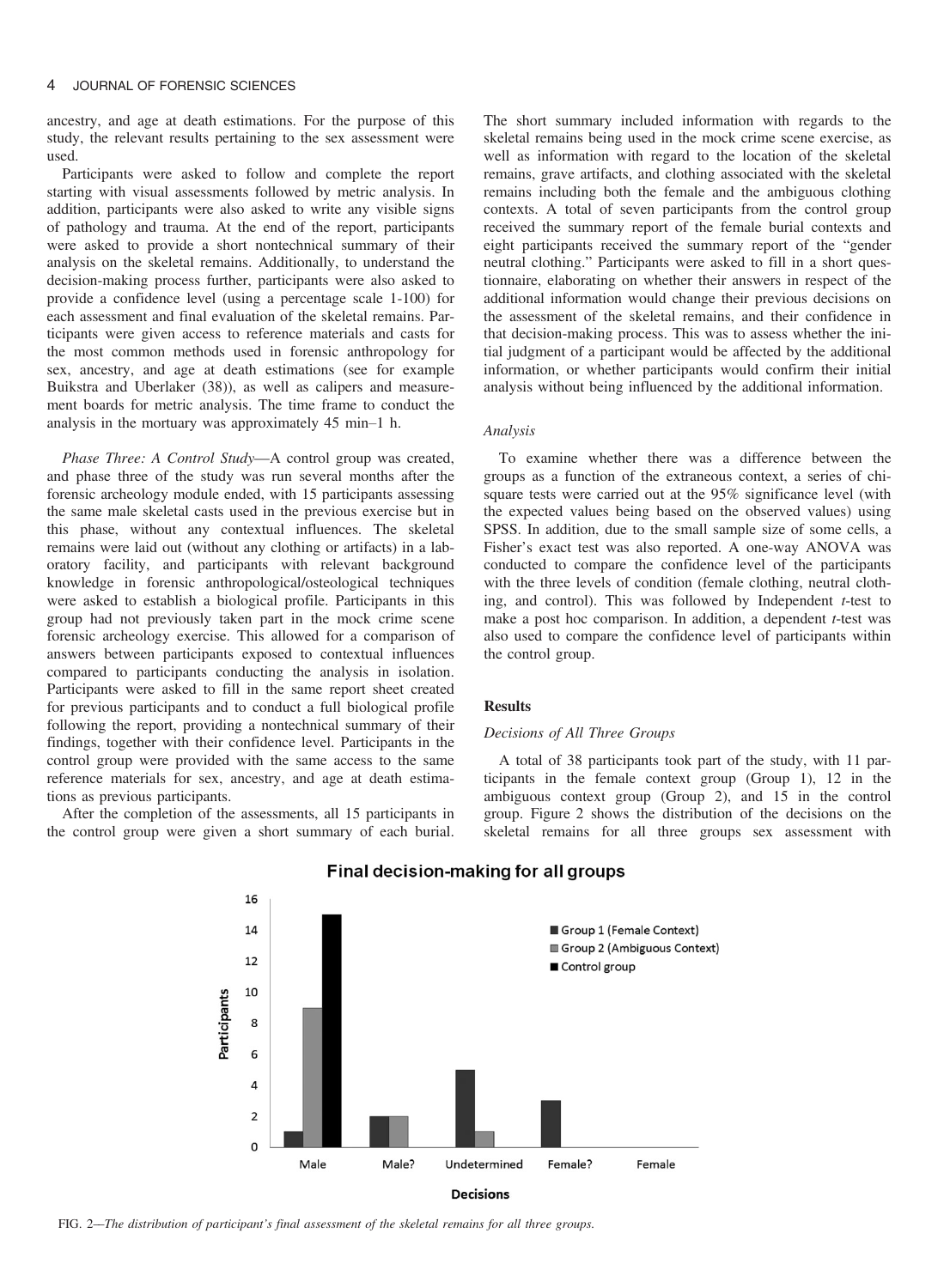"male?" and "female?" being the representative terms that indicate "possibly" male and "possibly" female in anthropology.

# Chi-Square and Fisher Exact Test Comparing Groups in Sex Assessment

Control versus Group 1 and Group 2—The chi-square was used to compare the Control group to both crime scene groups (Group 1 and Group 2) in order to see whether there was a significant difference between the groups as a function of the "extraneous" contextual information. The result of the chi-square test revealed a significant difference between Control group and Group 1 and Group 2 with a chi-square,  $\leq 0.005$  and a p value of  $\leq 0.01$ . The Fisher exact test showed  $\leq 0.003$  and a p value of <0.01 (see Table 1 for further details).

Control versus Group 1—The chi-square was used to statistically determine whether the distribution of categorical variables between the Control group (no context) and Group 1 (Female context) differed significantly from one and other. The result of the chi-square and Fisher exact test revealed a significant difference with a chi-square, 0.000 and a  $p$  value of <0.01 and the Fisher exact test showing  $\leq 0.000$  and a p value of  $\leq 0.01$ . (see Table 1 for further details).

Control versus Group 2—The chi-square was used to statistically determine whether the distribution of categorical variables between the Control group (no context) and Group 2 (gender neutral context) differed significantly from one and other. The chi-square revealed no significant difference with a chi-square, 0.121 and a p value of  $\geq$  0.05. This was also the case of the Fisher Exact test, showing  $>0.075$  with a p value of  $>0.05$  (see Table 1 for further details).

Group 1 versus Group 2—The chi-square test was used to statistically determine whether the distribution of categorical variables between the Group 1 (Female context) and Group 2

TABLE 1-Chi-square and Fisher's exact test results.

|                                                 | Value  | df | Asymp Sig. | Exact Sig. |
|-------------------------------------------------|--------|----|------------|------------|
| Control versus Group 1 and Group 2 ( $N = 38$ ) |        |    |            |            |
| Pearson's chi-square                            | 12.887 | 3  | 0.005      | 0.002      |
| Fisher's exact test                             | 11.848 |    |            | 0.003      |
| Control versus Group 1 ( $N = 26$ )             |        |    |            |            |
| Pearson's Chi-Square                            | 22.159 | 3  |            |            |
| Fisher's exact test                             | 21.976 |    |            |            |
| Control versus Group 2 ( $N = 27$ )             |        |    |            |            |
| Pearson's chi-square                            | 4.219  | 2  | 0.121      | 0.075      |
| Fisher's exact test                             | 3.721  |    |            | 0.075      |
| Group 1 versus Group 2 ( $N = 23$ )             |        |    |            |            |
| Pearson's chi-square                            | 12.046 | 3  | 0.007      | 0.002      |
| Fisher's exact test                             | 11.669 |    |            | 0.003      |

TABLE 2––An overall summary of the mean confidence value across all three groups.

| Group                            | N  | Mean $\%$ | SD.    | SE.   |
|----------------------------------|----|-----------|--------|-------|
| Group 1 (Female context)         |    | 57.78     | 15.635 | 5.212 |
| Group 2 (Gender neutral context) | 11 | 80.91     | 12.210 | 3.682 |
| Control group                    | 15 | 79.33     | 7.037  | 1.817 |
| Control group after context      | 15 | 68.67     | 9.904  | 2.567 |

(Ambiguous context) differed significantly from one and other. The chi-square test revealed a significant difference with a chisquare,  $0.007$  and a p value <0.01. This was also the case of the Fisher exact test showing  $\leq 0.003$  and a p value of  $\leq 0.01$  (see Table 1 for further details).

#### Comparing Confidence Level

A one-way repeated measure ANOVA was conducted to compare the confidence level of the participants between the three levels of conditions (female context, neutral context, and control). This was followed up by an independent sample  $t$ -test to make a post hoc comparison between conditions in order to see where the change might have taken place. An overall summary of the mean confidence value across all three groups outlined in Tables 1 and 2.

There was a significant difference in the confidence level of the participants at the  $p < .05$  level for the three conditions; F  $(2.32) = 12.821, p = 0.000$ .

# Crime Scene Group 1 and Group 2

The result from the independent samples  $t$ -test comparing the confidence level for participants in Group 1 (female grave context) and Group 2 (gender neutral context), indicated a statistically significant difference in the confidence level for Group 1  $(M = 57.78$  SD = 15.63) given female grave context and Group 2 (M = 80.91 SD = 12.21) given gender neutral grave context; t  $(18) = -3.719$ ,  $p = 0.002$ .

#### Group 1 versus Control

The result from the independent samples  $t$ -test comparing the confidence level for participants in Group 1 (female grave context) and the Control group (no context) showed a significant difference in the confidence level for Group 1 ( $M = 57.78$ )  $SD = 15.63$ ) given female grave context and the Control group  $(M = 79.33 \text{ SD} = 7)$  given no context;  $t(22) = -4.659$ ,  $p = 0.000$ .

# Group 2 versus Control

The result from the independent samples  $t$ -test comparing the confidence level for participants in Group 2 (gender neutral context) and Control group (no context) indicated no significant difference in the confidence level for Group 2 ( $M = 80.91$ )  $SD = 12.21$ ) given gender neutral grave context and the Control group (M = 79.33 SD = 7) given no grave context;  $t(24)=0.416$ ,  $p = 0.681$ .

#### Control Group

A paired sampled t-test was conducted to compare confidence level for participants in the control group before and after context. The results show a significant difference in confidence level before (M = 79 SD = 7) and after (M69 SD10) context;  $t(14)=$ 4.675,  $p = 0.000$ .

# Decision-making Change of Participants in Control Group after Context

After all 15 participants assessed the male skeletal cast blindly, seven participants received the summary report of the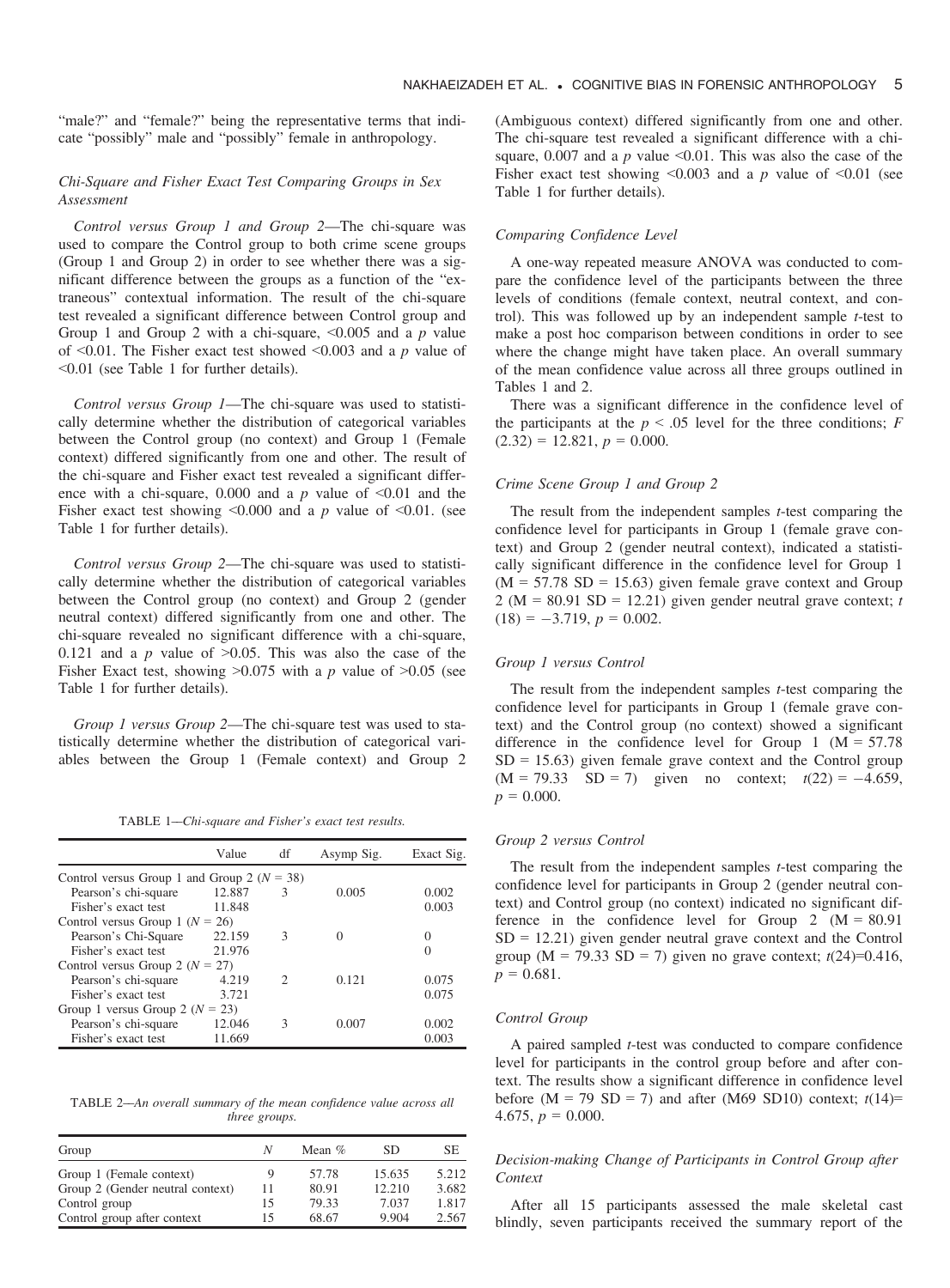female burial contexts and eight participants received the summary report of the "gender neutral" burial contexts. Only two participants in total (one participant from each subgroup) changed their initial decision on the male skeletal casts after receiving the summary context. The initial assessments changed from male to undetermined and from male to male?

#### Discussion

#### Participants Sex Assessment

The findings of this study show that initial exposure to context at a crime scene can affect the subsequent assessment of the skeletal remains. The results indicated that there was a difference in the sex assessment made by the participants of the male skeletal cast that was highly dependent upon the context they were exposed to prior to the analysis. This was increasingly noticeable when participants were exposed to a "strong" context. For example, in Group 1 (female context), only one participant (9%) assessed the skeletal cast to be "male," two assessed it to be "male?"  $(18\%)$ , three assessed it to be "female?"  $(27\%)$ , with five of the participants providing an assessment of "undetermined" in their final interpretation (45%). However, in Group 2 (ambiguous context), seven participants (75%) assessed the skeleton to be "male," two stated "male?" (16%) and only one participant (8%) provided a conclusion of "undetermined" in their assessment.

The cascading effect of the contextual information was also notable when comparing both groups to the control, with all participants in the control group assessing the skeletal cast to be male. This demonstrated that the female clothing associated with the male skeletal cast did affect the sex assessment of the skeletal remains, whilst the gender neutral setting did not have as much of an affect upon the final sex assessment reached by the participants. Previous studies addressing contextual influences and forensic anthropology have shown that when ambiguity is involved in the assessment of skeletal remains, a strong context (such as DNA) influenced the interpretation of participants with regard to sex assessments on the skeletal remains (26). However, this study highlights that influence can vary and the results shows that the strength of the context in which the decision is being made, as well as the direction of the bias (39) played a significant role.

# Confidence Level

The results also showed that there was a significant difference in the confidence level of the participants when comparing Group 1 and Group 2, with participants in Group 1 having a lower certainty in general in their assessment and final evaluations compared to Group 2. This indicates that although participants in Group 1 arguably did not make the "correct" assessment of the skeletal remains of the male cast, their confidence level in the final assessment suggests that they were not as confident in their judgments when compared to participants in Group 2. Exposing participants to a strong "extraneous" context (such as female clothing) might have created an early hypothesis and initial belief that the skeletal remains were in fact female. Studies have demonstrated that prior beliefs can be resistant to change (40) and that once a hypothesis is formed it is difficult to adjust the tenacity of that belief even after receiving new information that contradicts or dis-confirms the basis of that belief (41). Therefore, it is perhaps not surprising that the

majority of participants in Group 1 were not as confident in the sex assessment of the skeletal remains as the context might have contradicted their initial belief of the skeletal remains to be of a female. Equally, for participants in Group 2, the gender neutral context might not have created as strong an initial belief compared to Group 1 and therefore resulted in participants having more confidence in making their final evaluations when making a sex estimation on a clearly male skeletal cast.

Similar results were found in the control group where the 15 participants also showed a difference in their confidence level before and after receiving the short report. Although participants did not change their initial judgment of the skeletal cast being a male, their confidence in that judgment was reduced after receiving the description of the clothing and grave artifacts associated with the skeletal remains. This indicates that context did indeed affect confidence in the decision-making, but not the decisionmaking outcome of the skeletal remains.

# Metric and Nonmetric Assessments

This study included both metric and nonmetric analysis on nonambiguous skeletal casts, and it is important to highlight that the aim of this study was not to conduct a validation and classification study of nonmetric and metric methods used in forensic anthropology. The focus of this study was to look further into the role of early exposure to context at a crime scene, and how that might unconsciously influence subsequent analysis at a later stage. This is important, as previous validation and classification studies within sex assessments in forensic anthropology have generally shown these methods to be reliable, with high classification accuracy, specifically for sex estimation of the pelvis (42,43). Furthermore, the assessment of the participants was based on the basis of the overall inferences made from all methods available, (both metric and nonmetric), rather than on one technique, or the single traits scored for each method. However, the majority of decision-making "uncertainties" for participants in Group 1 were based more within the nonmetric methods used, as the results from the metric methods showed (according to the measurement), the skeleton to be clearly from a male.

Previous studies within forensic anthropology have shown that people tend to rely upon visual methods more frequently than metric ones specifically within sex assessments (44). It is plausible to suggest that participants in this study tended to rely more upon the visual traits, giving room for interpretations more in accordance with their initial beliefs, as prior studies in forensic anthropology have shown that there is a tendency to change the scaling of single traits to fit the overall decision reached (25). Moreover, some morphological traits of skeletal casts may not be as "clear" in features as real skeletal remains and therefore arguably an element of ambiguity on certain traits might have been inherent to the experiment, causing participants to unconsciously rely on the context further when making decisions on visual assessments.

Equally, it is important to highlight that this study was based upon a mock crime scene, with a limited sample size (due to participant availability), with nonworking experts within the field of forensic anthropology. Although being an expert has been shown to generally lead to higher performance, there are also cognitive vulnerabilities inherent in expertise due to the mechanisms of the brain for storing and processing information (45– 47). A recent empirical study with experts in crime scene investigation showed that prior information did effect experienced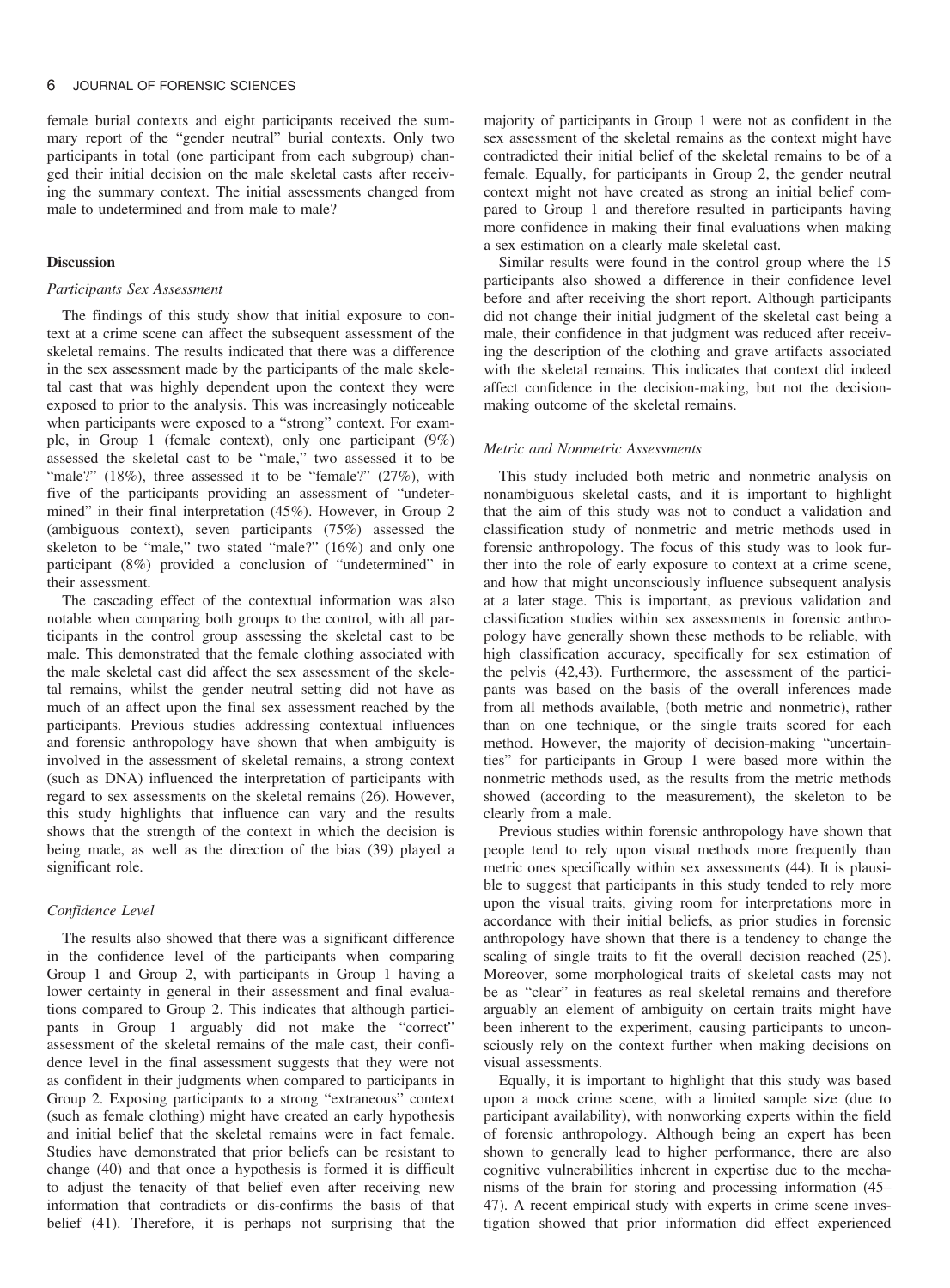crime scene investigators; they interpreted the crime scene differently dependent on the prior information that the examiners obtained (10). Therefore, a valuable comparable study would be to see whether similar effects could be found amongst working professional anthropologists. In addition, observing if the same effect would have been present when dressing female casts in male clothing would be an interesting thing to study in the future.

#### Combining Individual Assessments

There is a growing consensus in the forensic science community with respect to cognitive biasing effects, and how to minimize the risk they pose in forensic casework. The most common solution proposed is the creation of a context free environment. separating the analyst from potentially biasing information (8), as the opinions of forensic scientists are considered to be produced independently, and not influenced by elements of the case that have no relevance to the scientific process. However, in forensic anthropology, it is important that the forensic anthropologists are present on site helping to preserve, excavate, and document the skeleton *in situ* and mitigate the potential for the loss of important information pertinent to the anthropological assessment of the remains. Whilst it is recognized that it is important to utilize a combination of different types of evidence in the creation of a biological profile, this carries the risk of the anthropologist being exposed to "extraneous information" at a very early stage of a forensic investigation. This needs to be considered when developing approaches for scene management and evidence collection and assessment. It is also important to consider that grave artifacts and items of clothing associated with skeletal burials are evidence in their own right. This study shows that clothing was influential and therefore indicates that it may be beneficial for these items to be considered separately from the assessment of the bone features to reduce the potential for cascading bias.

Almost every forensic case involves a variety of different specialized personnel, with both scientists and law enforcement working closely together and bringing different skills. Addressing and removing "irrelevant context" has therefore raised concerns that such an approach may create silos of the different personnel that hampers an integrated approach within the practice of forensic science and in the delivery of robust forensic reconstructions (21). Therefore, in many cases, it is acknowledged that contextual information will have a role in assisting the construction of forensic reconstructions. However, whilst not all contexts will have a biasing influence, this study does illustrate that it is possible for context to affect decision-making at a subconscious level. It is important to be aware of such instances and to ensure that inferences presented incorporate an appreciation of the potential for cascaded bias from the introduction of context.

Finding an appropriate balance between the risk and benefits of enacting solutions that seek to deal with the issues of extraneous context is not an easy undertaking. It could be argued that ideally, the forensic anthropologist collecting the skeletal remains might need to be different to the analyst conducting the biological profile in order to allow the analyst to carry out their assessment without context associated with the death scene or the body itself. This would mean a change in working practices that may not always be feasible or straightforward, but this approach has been successful in some high volume laboratories within other disciplines (17,46).

As other forensic disciplines have shown and accepted that human decision-making (particularly in the difficult and ambiguous cases) is vulnerable to unconscious context effects, the discipline of forensic anthropology is not an exception. Tackling potential context effects in forensic anthropology is not an easy task, and due to the complexities of the decision-making involved, which must often be made in line with existing policies or procedures, acknowledging the existence of cognitive and contextual effects and identifying situations in which it may occur is the first step in the right direction.

Moreover, improving our understanding of human decisionmaking within forensic anthropology (and the wider forensic science disciplines) by undertaking more empirical research, will produce data that will aid further understanding of which factors lead to and influence a decision. Embracing a constructive discussion about the role of human decision-making in the forensic sciences, and fostering a transparent and sustainable culture of context management based upon empirical findings will allow the forensic anthropology community (as well as other forensic disciplines) to openly explore decision-making within the forensic process, defining where issues exist, and finding ways in which decision-making processes can be enhanced to ensure the delivery of robust transparent forensic reconstruction approaches.

# Conclusion

This study has provided an important step toward understanding the potential effects of initial exposure to contextual effects at a crime scene upon judgment and decision-making within forensic anthropology. This study specifically showed that "extraneous" grave clothing associated with skeletal excavations impacts upon initial beliefs, judgments and the subsequent assessment of the skeletal remains. This was only noticeable when participants were exposed to a strong female context. Furthermore the results also showed that there was a significant difference in the confidence level of the participants, depending on the context. Similar results were found in the control group where a difference in confidence level of participants was identified before and after receiving context. The forensic anthropological community has come far in the development of the discipline, but as other disciplines have started to act and entered the dialogue of cognitive interpretation issues, further research within the discipline is needed to articulate and develop frameworks that incorporate an understanding of when context may influence the interpretation of evidence.

# Acknowledgment

The authors wish to extend our thanks to Dr. Sally Gamble, Nathalie Dozzi, and Agathe Ribèreau Gayon, for their help and assistance in setting up the mock crime scene, as well as extend our thanks to all the participants who took part in this study.

#### References

- 1. Nakhaeizadeh S, Dror IE, Morgan RM. The emergence of cognitive bias in forensic and criminal investigations. Br J Am Leg Stud 2015;4  $(2)$ :527–54.
- 2. Government Chief Scientific Advisor. Forensic science and beyond: authenticity, provenance and assurance, evidence and case studies, 2015; [https://www.gov.uk/government/publications/forensic-science-and](https://www.gov.uk/government/publications/forensic-science-and-beyond)[beyond](https://www.gov.uk/government/publications/forensic-science-and-beyond).
- 3. Forensic Science Regulator. Guidance: cognitive bias effects relevant to forensic science examinations. FSR-G-217, 2015; [https://www.gov.](https://www.gov.uk/government/uploads/system/uploads/attachment_data/file/510147/217_FSR-G-217_Cognitive_bias_appendix.pdf)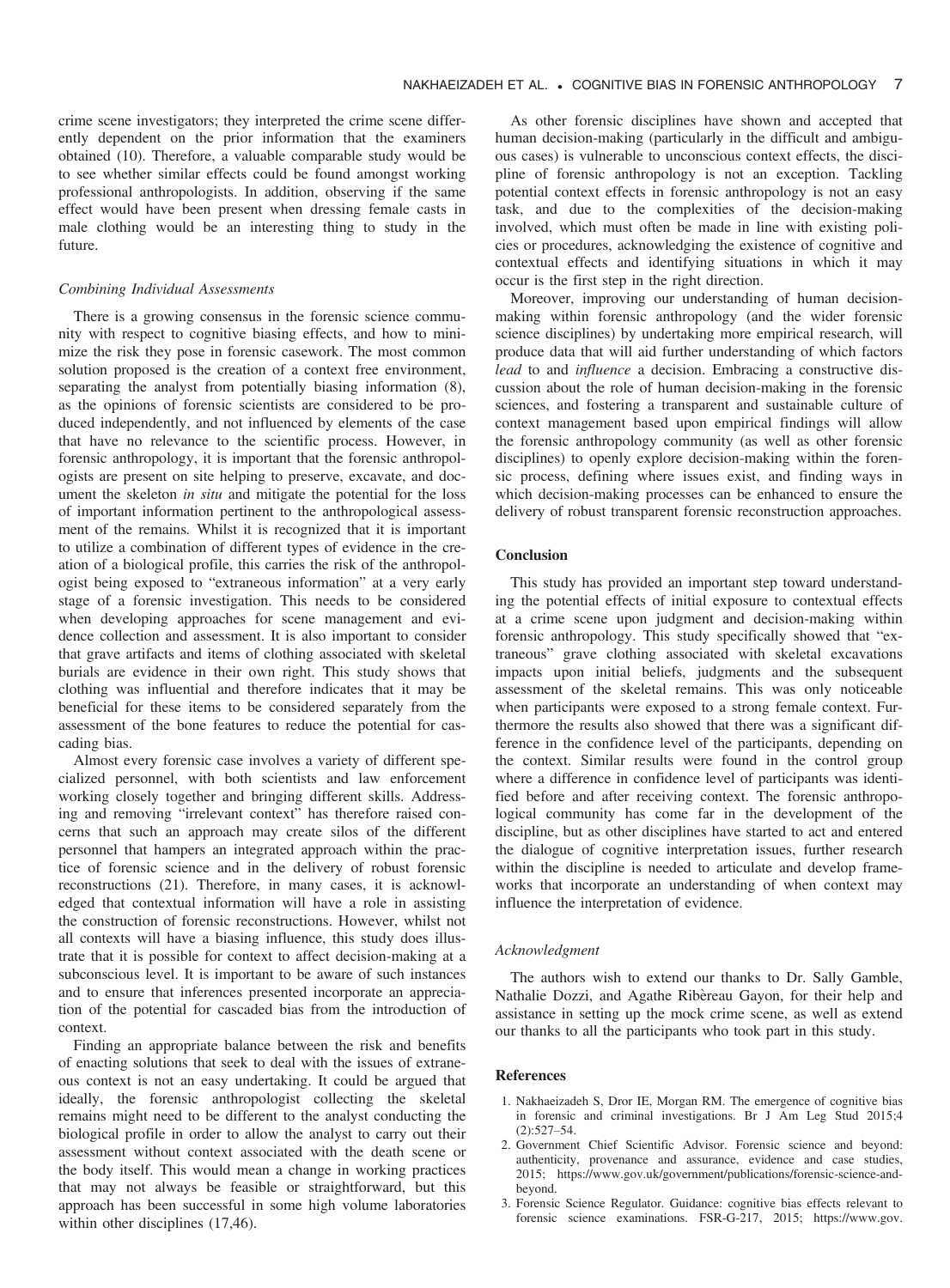#### 8 JOURNAL OF FORENSIC SCIENCES

[uk/government/uploads/system/uploads/attachment\\_data/file/510147/217\\_](https://www.gov.uk/government/uploads/system/uploads/attachment_data/file/510147/217_FSR-G-217_Cognitive_bias_appendix.pdf) [FSR-G-217\\_Cognitive\\_bias\\_appendix.pdf.](https://www.gov.uk/government/uploads/system/uploads/attachment_data/file/510147/217_FSR-G-217_Cognitive_bias_appendix.pdf)

- 4. National Commission on Forensic Science. Ensuring that forensic analysis is based upon task-relevant information, 2015; [https://www.justice.](https://www.justice) gov/ncfs/file/818196/download.
- 5. President's Committee of Advisors on Science and Technology. Forensic science in criminal courts: ensuring scientific validity of feature comparison methods, 2016; [https://obamawhitehouse.archives.gov/sites/default/f](https://obamawhitehouse.archives.gov/sites/default/files/microsites/ostp/PCAST/pcast_forensic_science_report_final.pdf) [iles/microsites/ostp/PCAST/pcast\\_forensic\\_science\\_report\\_final.pdf](https://obamawhitehouse.archives.gov/sites/default/files/microsites/ostp/PCAST/pcast_forensic_science_report_final.pdf).
- 6. Dror IE, Stoel RD. Cognitive forensics: human cognition, contextual information, and bias. In: Bruinsma, Gerben, Weisburd, David, Editors. Encyclopedia of criminology and criminal justice. New York, NY: Springer, 2014;353–363.
- 7. Found B. Deciphering the human condition: the rise of cognitive forensics. Aust J Forensic Sci 2014;47(4):386–401.
- 8. Dror IE. Practical solutions to cognitive and human factor challenges in forensic science. Forensic Sci Policy Manag An Int J 2014;4(3–4):105–13.
- 9. de Gruijter M, de Poot C, Elffers H. Reconstructing with trace information: does rapid identification information lead to better crime reconstructions? J Investig Psychol Offender Profiling 2016;14(1):88–103.
- 10. van den Eeden CAJ, de Poot CJ, van Koppen PJ. Forensic expectations: investigating a crime scene with prior information. Sci Justice 2016;56 (6):475–81.
- 11. Innocence Project. The causes of wrongful conviction the innocence project 2016; [http://www.innocenceproject.org/causes-wrongful-convic](http://www.innocenceproject.org/causes-wrongful-conviction) [tion](http://www.innocenceproject.org/causes-wrongful-conviction).
- 12. Federal Bureau of Investigation. FBI FBI testimony on microscopic hair analysis contained errors in at least 90 percent of cases in ongoing review 2015; [https://www.fbi.gov/news/pressrel/press-releases/fbi-testi](https://www.fbi.gov/news/pressrel/press-releases/fbi-testimony-on-microscopic-hair-analysis-contained-errors-in-at-least-90-percent-of-cases-in-ongoing-review) [mony-on-microscopic-hair-analysis-contained-errors-in-at-least-90-perce](https://www.fbi.gov/news/pressrel/press-releases/fbi-testimony-on-microscopic-hair-analysis-contained-errors-in-at-least-90-percent-of-cases-in-ongoing-review) [nt-of-cases-in-ongoing-review.](https://www.fbi.gov/news/pressrel/press-releases/fbi-testimony-on-microscopic-hair-analysis-contained-errors-in-at-least-90-percent-of-cases-in-ongoing-review)
- 13. Thompson WC. Beyond bad apples: analyzing the role of forensic science in wrongful convictions. Southwest Univ Law Rev 2010;1:971–94.
- 14. Ricciardi L, Demos M. Making a murderer. Los Gatos, CA: Netflix, 2015.
- 15. Dror IE, Thompson WC, Meissner CA, Kornfield I, Krane D, Saks M, et al. Letter to the Editor – Context management toolbox: a linear sequential unmasking (LSU) approach for minimizing cognitive bias in forensic decision making. J Forensic Sci 2015;60(4):1111–2.
- 16. Kerkhoff W, Stoel RD, Berger CEH, Mattijssen EJAT, Hermsen R, Smits N, et al. Design and results of an exploratory double blind testing program in firearms examination. Sci Justice 2015;55(6):514–9.
- 17. Krane DE, Ford S, Gilder JR, Inman K, Jamieson A, Koppl R, et al. Sequential unmasking: a means of minimizing observer effects in forensic DNA interpretation. J Forensic Sci 2008;53(4):1006–7.
- 18. Archer MS, Wallman JF. Context effects in forensic entomology and use of sequential unmasking in casework. J Forensic Sci 2016;61(5):1270–7.
- 19. Thompson WC. What role should investigative facts play in the evaluation of scientific evidence. Aust J Forensic Sci 2011;43(2–3):123–34.
- 20. Edmond G, Tangen JM, Searston RA, Dror IE. Contextual bias and cross-contamination in the forensic sciences: the corrosive implications for investigations, plea bargains, trials and appeals. Law, Probab Risk 2015;14(1):1–25.
- 21. Champod C. Research focused mainly on bias will paralyse forensic science. Sci Justice 2014;54(2):107–9.
- 22. Butt L. The forensic confirmation bias: problems, perspectives, and proposed solutions – commentary by a forensic examiner. J Appl Res Mem Cogn 2013;2(1):59–60.
- 23. Morgan RM, Flynn J, Sena V, Bull PA. Experimental forensic studies of the preservation of pollen in vehicle fires. Sci Justice 2014;54(2):141–5.
- 24. Dror IE. Cognitive neuroscience in forensic science: understanding and utilizing the human element. Philos Trans R Soc Lond B Biol Sci 2015;370(1674):20140255.
- 25. Klales AR, Lesciotto KM. The "science of science": examining bias in forensic anthropology. Proceedings of the 68th Annual Scientific Meeting of the American Academy of Forensic Sciences; 2016 Feb 22–27; Las Vegas, NV. Colorado Springs, CO: American Academy of Forensic Sciences, 2016.
- 26. Nakhaeizadeh S, Dror IE, Morgan RM. Cognitive bias in forensic anthropology: visual assessment of skeletal remains is susceptible to confirmation bias. Sci Justice 2014;54(3):208–14.
- 27. Nakhaeizadeh S, Hanson I, Dozzi N. The power of contextual effects in forensic anthropology: a study of biasability in the visual interpretations

of trauma analysis on skeletal remains. J Forensic Sci 2014;59(5):1177– 83.

- 28. Passalacqua NV, De La Paz J, Zejdlik K. Identification of missing Norwegian World War II soldiers, in Karelia Russia. J Forensic Sci 2015;60 (4):1104–10. J Forensic Sci 2016;61(5):1405–7.
- 29. Anderson JR. Cognitive psychology and its implications, 5th edn. New York, NY: Worth Publishers and WH Freeman, 2000.
- 30. Cheetham P, Hanson I. Excavation and recovery in forensic archeological investigations. In: Blaue S, Ubelaker DH, editors. Handbook of forensic anthropology and archeology. Walnut Creek, CA: Left Coast Press Inc, 2009;141–52.
- 31. Haglund WD. Archeology and forensic death investigations. Hist Archeol 2001;35(1):26–34.
- 32. Effros B, Brown TA, Brown KA, Bruzek J, Delort E, Giles E, et al. Skeletal sex and gender in Merovingian mortuary archaeology. Antiquity 2000;74(285):632–9.
- 33. Walker P. Problems of preservation and sexism in sexing: some lessons from historical collections for palaeodemographers. In: Saunders S, Herring A, editors. Grave reflections: portraying the past through cemetery studies. Toronto, ON: Canadian Scholars' Press, 1995;31–47.
- 34. Pinheiro J, Cunha E, Symes S. Over-interpretation of bone injuries and implications for cause and manner of death. In: Passalacqua N.V, Rainwater C, editors. Skeletal trauma analysis. Chichester: John Wiley & Sons, Ltd, 2015;27–41.
- 35. Blau S. How traumatic: a review of the role of the forensic anthropologist in the examination and interpretation of skeletal trauma. Aust J Forensic Sci 2017;49(3):261–80.
- 36. Dror IE, Morgan RM, Rando C, Nakhaeizadeh S. The bias snowball and the bias cascade effects: two distinct biases that may impact forensic decision making. J Forensic Sci 2017;62(3):832–3.
- 37. Anderson CA, Kellam KL. Belief perseverance, biased assimilation, and covariation detection: the effect of hypothetical social theories and new data. Personal Soc Psychol Bull 1992;18:555-65.
- 38. Buikstra JE, Ubelaker DH. Standards for data collection from human skeletal remains. proceedings of a seminar at the Field Museum of Natural History. Fayetteville, AR: Arkansas Archeological Survey, 1994.
- 39. Dror IE. A hierarchy of expert performance. J Appl Res Mem Cogn 2016;5:121–7.
- 40. Burke AS. Improving prosecutorial decision making: some lessons of cognitive science. William Mary Law Rev 2005;47(5):1587–633.
- 41. Anderson CA, Lepper MR, Ross L. Perseverance of social theories: the role of explanation in the persistence of discredited information. J Pers Soc Psychol 1980;39(6):1037–49.
- 42. Klales AR, Ousley SD, Vollner JM. A revised method of sexing the human innominate using Phenice's nonmetric traits and statistical methods. Am J Phys Anthropol 2012;149(1):104–14.
- 43. Ubelaker DH, Volk CG. A test of the phenice method for the estimation of sex. J Forensic Sci 2002;47(1):19–24.
- 44. Klales AR. Current practices in physical anthropology for sex estimation in unidentified, adult individuals. Am J Phys Anthropl 2013;150 (S56):168.
- 45. Edmond G, Towler A, Growns B, Ribeiro G, Found B, White D, et al. Thinking forensics: cognitive science for forensic practitioners. Sci Justice 2017;57(2):144–54.
- 46. Dror IE. The paradox of human expertise: why experts get it wrong. In: Kapur N, editor. The paradoxical brain. Cambridge: Cambridge University Press, 2011;177–88.
- 47. Found B, Ganas J. The management of domain irrelevant context information in forensic handwriting examination casework. Sci Justice 2013;53(2):154–8.

Additional information and reprint requests: Itiel E. Dror, Ph.D. Department of Security and Crime Science University College London 35 Tavistock Square London WC1H 9EZ UK E-mail: i.dror@ucl.ac.uk